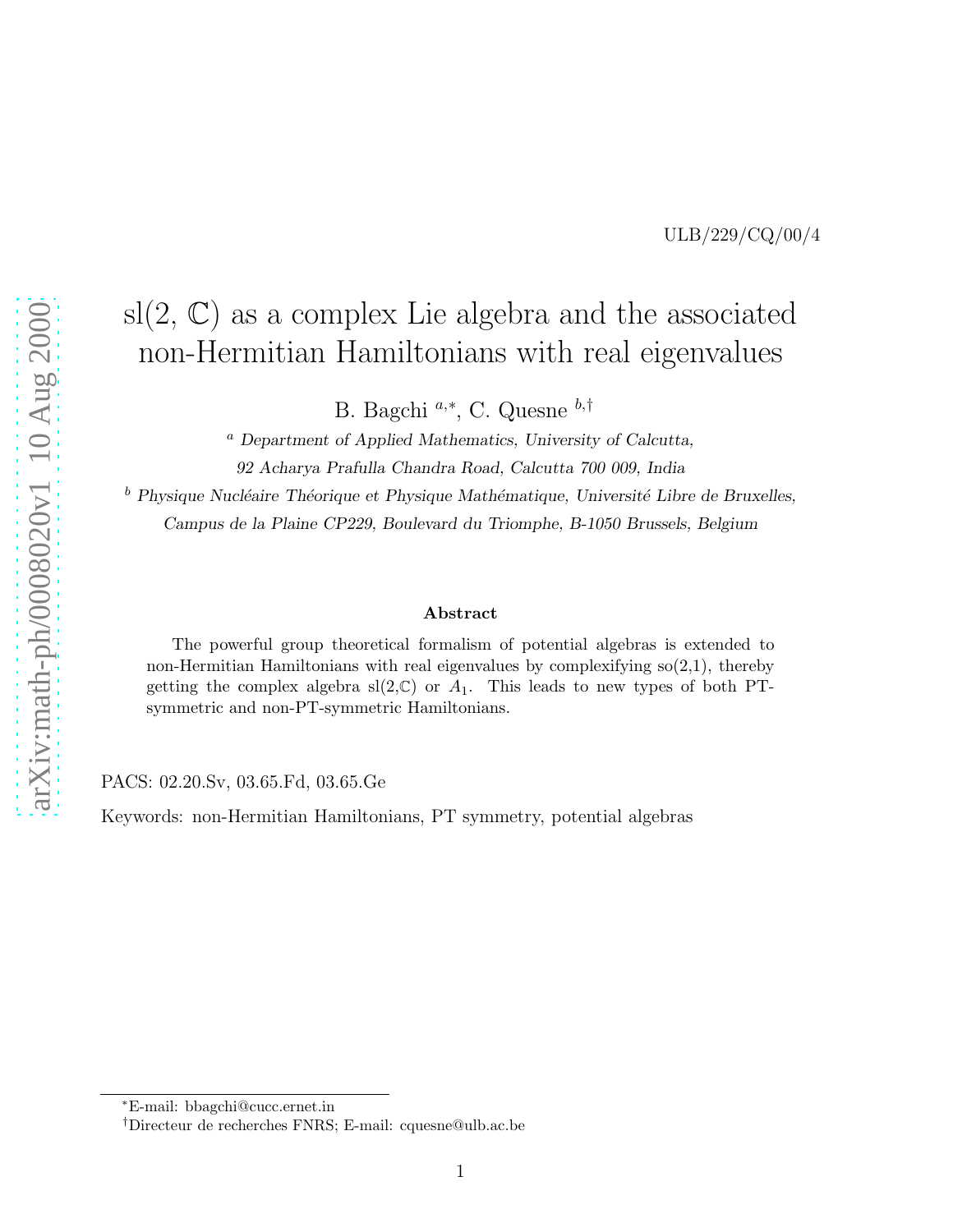## 1 Introduction

In recent times, the subject of quantum mechanics has been the focus of very active research. While on the one hand, new methods have been developed which provide deeper insights into the underpinnings of the theory[[1](#page-12-0)], on the other, group theoretical methods have increasingly gained acceptance as an important means towards understanding the extremely rich structure of the underlying symmetries[[2, 3\]](#page-12-0).

Of late, a sharp increase of interest has been noticed in searching for non-Hermitian Hamiltonians[[4, 5, 6](#page-12-0), [7](#page-12-0), [8](#page-12-0), [9](#page-12-0), [10, 11, 12](#page-12-0)]. Although the history of complex potentials is old [\[13](#page-12-0)] especially in relation to scattering problems, Bender and Boettcher[[4](#page-12-0)], a few years ago, revived interest in complex potentials by restricting a non-Hermitian Hamiltonian to be PT-symmetric. In this way, they showed that it is possible to derive new infinite classes of PT-invariant systems whose spectrum is real. Subsequently the idea of PT symmetry hasbeen pursued by several authors [[5, 6, 7, 8, 9](#page-12-0), [10](#page-12-0), [11, 12\]](#page-12-0), who have obtained different kinds of potentials with real eigenvalues. These include the quasi-solvable type [\[5](#page-12-0), [11\]](#page-12-0) and supersymmetry-inspired ones too [\[7](#page-12-0), [9](#page-12-0), [10](#page-12-0)].

In this letter we propose an  $sl(2,\mathbb{C})$  potential algebra as a complex Lie algebra for the Schrödinger equation to study non-Hermitian systems from a group theoretical point of view. Adopting a most general differential realization of the  $sl(2,\mathbb{C})$  algebra, we demonstrate how new complex potentials can be generated which are not necessarily PT symmetric but possess common real eigenvalues. However, a subclass of our potentials does turn out to respect PT symmetry. As with the case of  $\text{so}(2,1)$  [\[14](#page-12-0), [15\]](#page-12-0), here also we find possible to classify our results into various types of solutions. Indeed the main spirit of the realization of the potential algebra  $\mathfrak{so}(2,1)$  persists in our scheme in that a class of potentials is found to exist which share the same real energy eigenvalues and have their eigenfunctions derived from an application of the  $sl(2,\mathbb{C})$  generators on normalized states.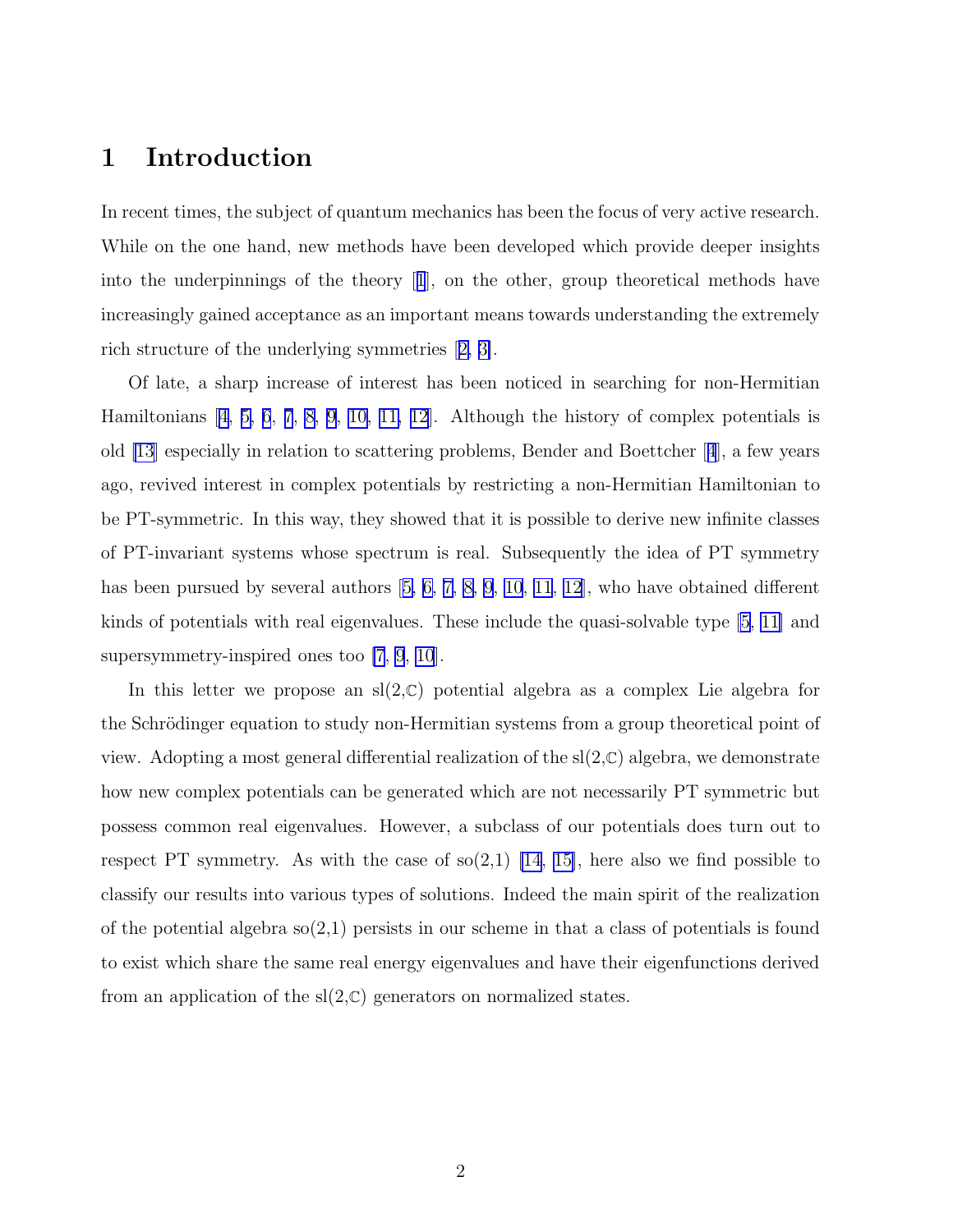# <span id="page-2-0"></span>2 sl $(2, \mathbb{C})$  algebra and its realization

Let us begin by noting that the commutation relations of  $sl(2,\mathbb{C})$  (or  $A_1$  in Cartan's classification of simple complex Lie algebras), namely

$$
[J_0, J_{\pm}] = \pm J_{\pm}, \qquad [J_+, J_-] = -2J_0,\tag{1}
$$

can be given a differential realization

$$
J_0 = -\mathrm{i}\frac{\partial}{\partial\phi}, \qquad J_\pm = e^{\pm\mathrm{i}\phi} \left[ \pm \frac{\partial}{\partial x} + \left( \mathrm{i}\frac{\partial}{\partial\phi} \mp \frac{1}{2} \right) F(x) + G(x) \right],\tag{2}
$$

where the auxiliary variable  $\phi$  ranges in  $0 \leq \phi < 2\pi$ ,  $x \in \mathbb{R}$ , and the two functions  $F(x)$ ,  $G(x) \in \mathbb{C}$  satisfy coupled differential equations

$$
\frac{dF}{dx} = 1 - F^2, \qquad \frac{dG}{dx} = -FG.
$$
\n(3)

Note that since  $J_- \neq J_+^{\dagger}$ , we generate an sl(2,C) algebra rather than so(2,1), which is consistent with  $J_-=J_+^{\dagger}$ .

The Casimir operator corresponding to the above generators is

$$
J^2 = J_0^2 \mp J_0 - J_{\pm} J_{\mp}.
$$
\n(4)

In terms of  $F$  and  $G$ , it reads

$$
J^2 = \frac{\partial^2}{\partial x^2} - \left(\frac{\partial^2}{\partial \phi^2} + \frac{1}{4}\right)F' + 2i\frac{\partial}{\partial \phi}G' - G^2 - \frac{1}{4},\tag{5}
$$

where a prime denotes derivative with respect to spatial variable  $x$ .

In the  $\mathfrak{so}(2,1)$  case  $[2, 14, 15]$ , one considers for bound states unitary irreducible representations of type  $D_k^+$ , for which

$$
J_0|km\rangle = m|km\rangle, \qquad m = k, k+1, k+2, \dots,
$$
  

$$
J^2|km\rangle = k(k-1)|km\rangle,
$$
 (6)

and  $k$  is positive (but not necessarily restricted to integers or half-integers as one only deals with the algebra and not with the whole group [\[16\]](#page-12-0)). When going to the complex Lie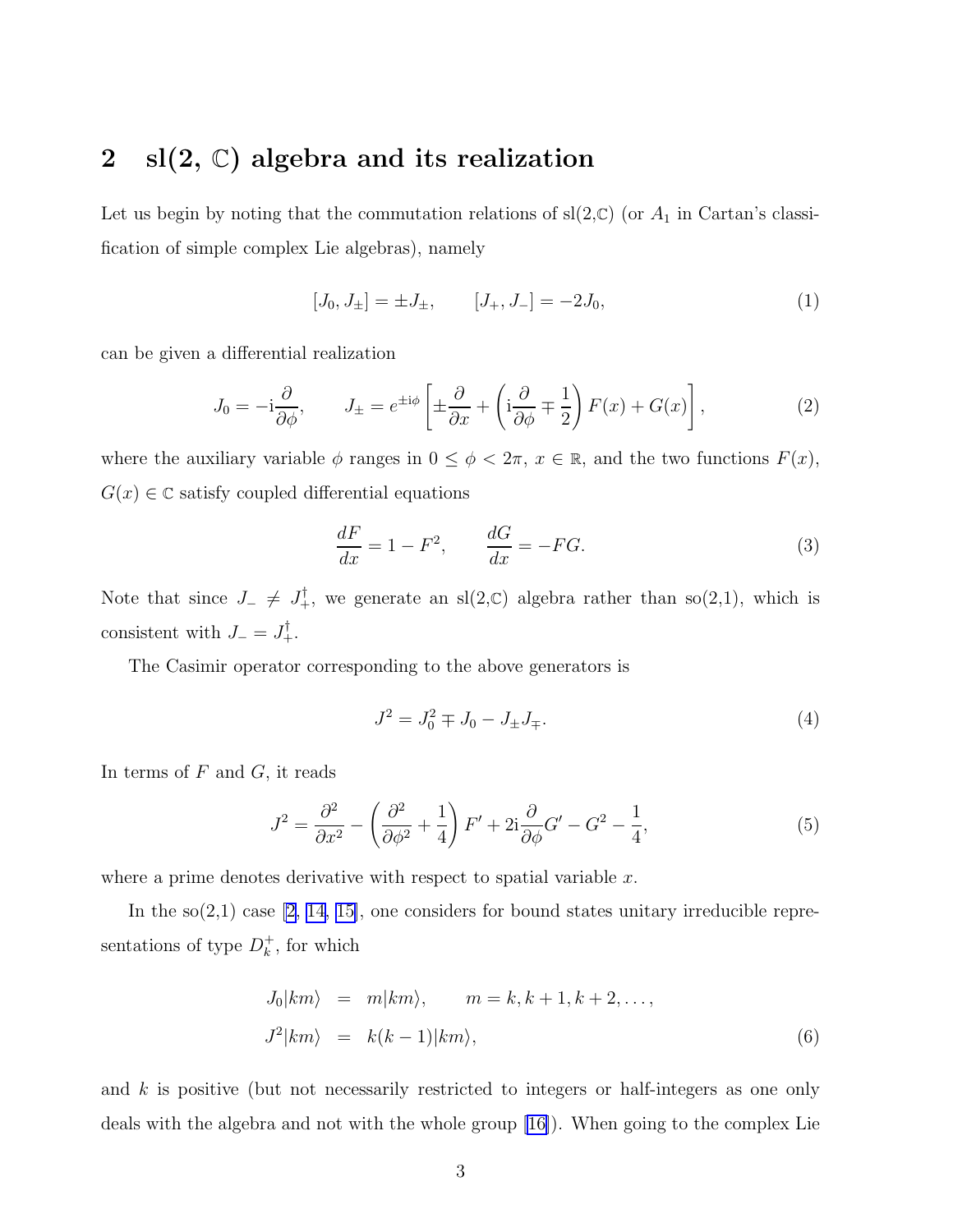<span id="page-3-0"></span>algebra  $sl(2,\mathbb{C})$ , Eq. [\(6](#page-2-0)) still defines irreducible representations. These are the only ones we shall consider here.

Hence, in the remainder of this paper, we are going to look for solutions of [\(6](#page-2-0)) given by

$$
|km\rangle = \Psi_{km}(x,\phi) = \psi_{km}(x)\frac{e^{im\phi}}{\sqrt{2\pi}},
$$
\n(7)

where $k > 0$  and  $m = k + n$ ,  $n = 0, 1, 2, \ldots$ . From Eqs. ([5](#page-2-0))–(7), it follows that the coefficient functions  $\psi_{km}(x)$  obey the Schrödinger equation

$$
-\psi''_{km} + V_m \psi_{km} = -\left(k - \frac{1}{2}\right)^2 \psi_{km}.
$$
\n(8)

In  $(8)$ , the one-parameter family of potentials, denoted  $V_m$ , is represented by

$$
V_m = \left(\frac{1}{4} - m^2\right)F' + 2mG' + G^2.
$$
\n(9)

Provided they are normalizable, the functions  $\psi_{km}(x)$  are the  $(n+1)$ th bound state wavefunctions for the potentials  $V_m$ , corresponding to the energy eigenvalues

$$
E_n^{(m)} = -\left(m - n - \frac{1}{2}\right)^2.
$$
\n(10)

The potentials  $V_m$ ,  $m = k$ ,  $k + 1$ ,  $k + 2$ , ..., supporting the same eigenvalues  $-\left(k - \frac{1}{2}\right)$  $\frac{1}{2}\Big)^2$ produce a potential algebra:  $J_+$  and  $J_-$  connect among themselves all the wavefunctions corresponding to the same energy, but to different potentials  $V_m$ .

Before we embark upon our detailed study of  $sl(2,\mathbb{C})$ , let us make a few remarks on the use of  $(1)$  as an so $(2,1)$  potential algebra in the real domain. Wu and Alhassid [\[14\]](#page-12-0) showed that Morse, Pöschl-Teller, and Rosen-Morse potentials emerge as particular solutions of([3](#page-2-0)). Later Englefield and Quesne [\[15\]](#page-12-0) quite exhaustively identified three classes of so(2,1) solutions for the coupled set of equations [\(3](#page-2-0)) according as  $F^2 < 1$ ,  $F^2 > 1$ , or  $F^2 = 1$ :

$$
F^{2} < 1: F(x) = \tanh(x - c), G(x) = b \sech(x - c),
$$
  
\n
$$
F^{2} > 1: F(x) = \coth(x - c), G(x) = b \operatorname{cosech}(x - c),
$$
  
\n
$$
F^{2} = 1: F(x) = \pm 1, G(x) = be^{\mp x},
$$
\n(11)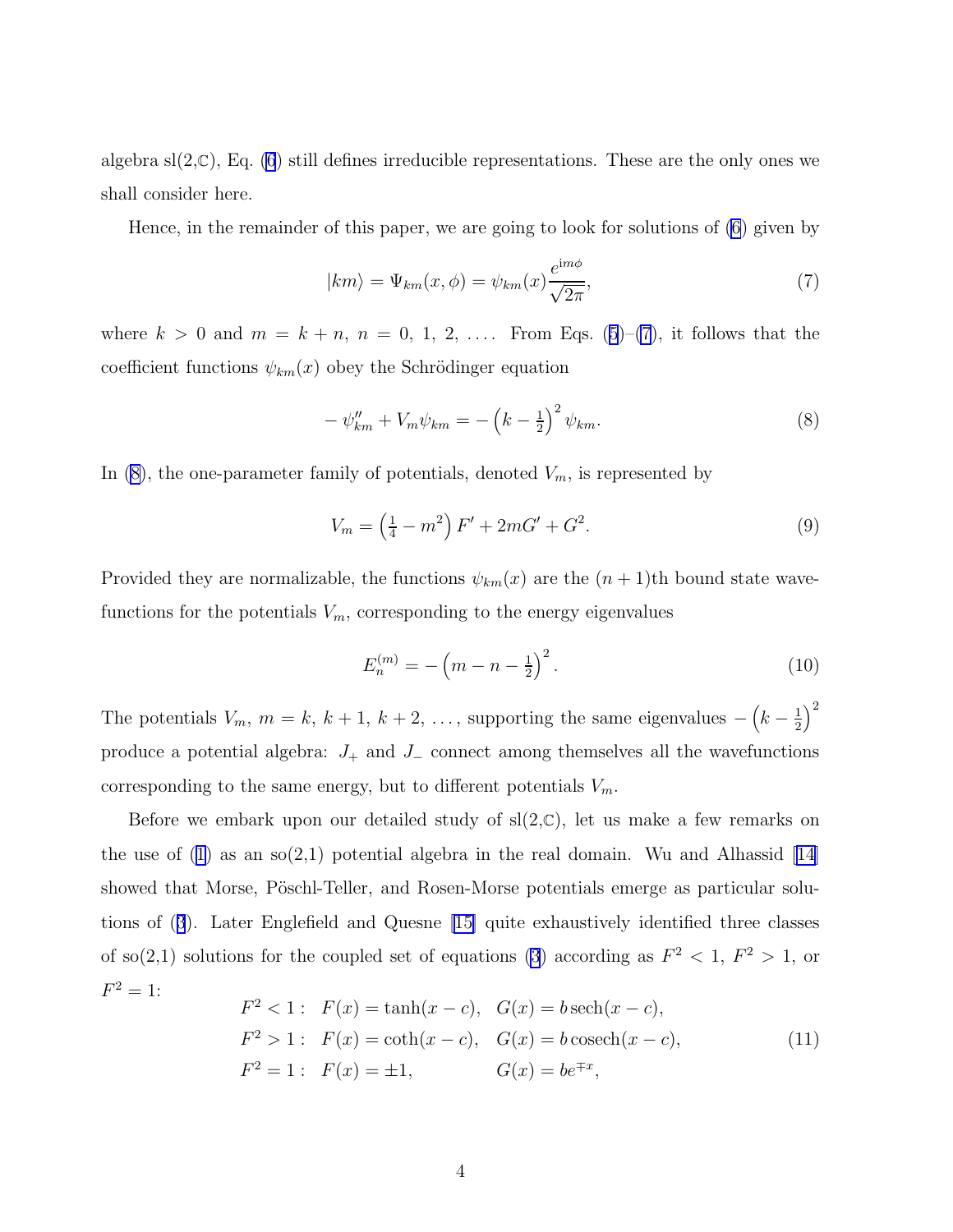<span id="page-4-0"></span>where b and c are real constants. When substituted in  $(9)$ , the above possibilities for F and G lead to three distinct types of potentials. These are the (nonsingular) Scarf II or first Gendenshteinpotential  $[17]$  $[17]$   $V_1$ , given by

$$
V_1(x) = \left(b^2 - m^2 + \frac{1}{4}\right) \operatorname{sech}^2 x - 2mb \operatorname{sech} x \tanh x,\tag{12}
$$

the(singular) generalized Pöschl-Teller or second Gendenshtein potential  $[17]$  $[17]$  $[17]$   $V_2$ , given by

$$
V_2(x) = \left(b^2 + m^2 - \frac{1}{4}\right)\cosech^2 x - 2mb\cosech x \coth x,\tag{13}
$$

and the Morse potential  $V_3$ , given by

$$
V_3(x) = b^2 e^{-2x} - 2mbe^{-x}.
$$
\n(14)

Eqs. (12) and (13) correspond to  $c = 0$ , while Eq. (14) corresponds to the upper signs in([11](#page-3-0)). These simplifications do not alter the physical significance of the results. Note that our convention of denoting the potentials differs slightly from Ref.[[15\]](#page-12-0), where the Morse potential is referred to as  $V_2$  and the generalized Pöschl-Teller or second Gendenshtein potential as  $V_3$ .

# 3 General results for complex potentials associated with  $sl(2,\,\mathbb{C})$

We now proceed to write down solutions of Eq. [\(3\)](#page-2-0). This can be done either by splitting the functions  $F$  and  $G$  into their real and imaginary components and looking for solutions of the four real equations satisfied by them or, equivalently, solving for the first equation of  $(3)$  directly to find F and then substituting it in the second equation of  $(3)$  to determine G. For simplicity we choose the second approach. Our solutions are summarized as follows:

I: 
$$
F(x) = \tanh(x - c - i\gamma)
$$
,  $G(x) = (b_R + ib_I)\operatorname{sech}(x - c - i\gamma)$ ,  
\nII:  $F(x) = \coth(x - c - i\gamma)$ ,  $G(x) = (b_R + ib_I)\operatorname{cosech}(x - c - i\gamma)$ , (15)  
\nIII:  $F(x) = \pm 1$ ,  $G(x) = (b_R + ib_I)e^{\mp x}$ ,

where  $b = b_R + ib_I$ ,  $b_R$ ,  $b_I \in \mathbb{R}$ , and  $-\frac{\pi}{4} \leq \gamma < \frac{\pi}{4}$ .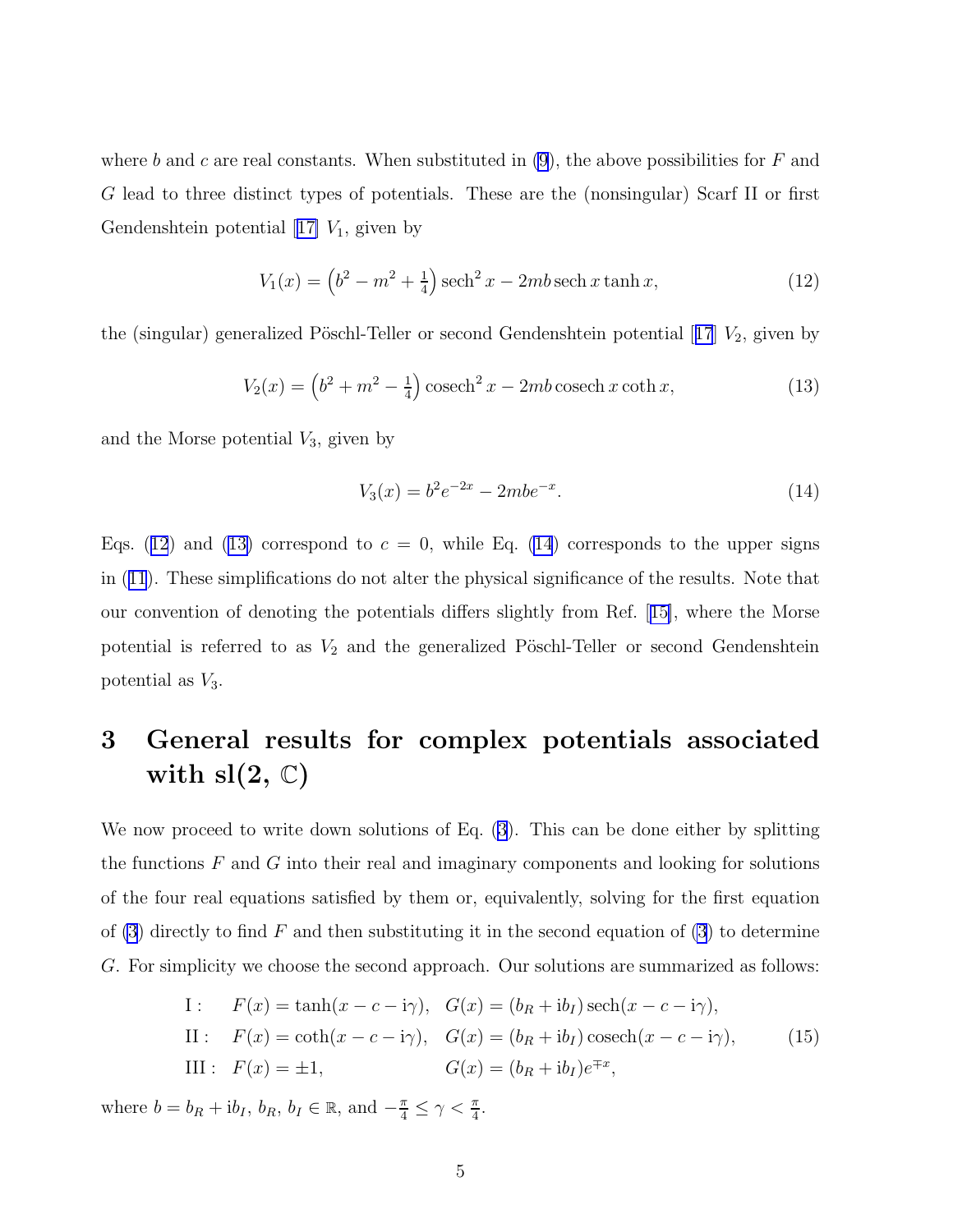<span id="page-5-0"></span>The resulting potentials are given by

I: 
$$
V_m = \left[ (b_R + ib_I)^2 - m^2 + \frac{1}{4} \right] \operatorname{sech}^2(x - c - i\gamma)
$$
  
-  $2m(b_R + ib_I) \operatorname{sech}(x - c - i\gamma) \tanh(x - c - i\gamma),$  (16)

II: 
$$
V_m = \left[ (b_R + ib_I)^2 + m^2 - \frac{1}{4} \right] \csch^2(x - c - i\gamma)
$$
  
-  $2m(b_R + ib_I) \csch(x - c - i\gamma) \coth(x - c - i\gamma),$  (17)

III: 
$$
V_m = (b_R + ib_I)^2 e^{\mp 2x} \mp 2m(b_R + ib_I) e^{\mp x}
$$
. (18)

The potentials (16)–(18) can be looked upon as the complexified versions of the correspondingreal ones  $(12)–(14)$  $(12)–(14)$  $(12)–(14)$  $(12)–(14)$  $(12)–(14)$ .

By separating out the real and imaginary parts, these complex potentials can be expressed as

I: 
$$
V_m = \frac{2}{[\cosh 2(x - c) + \cos 2\gamma]^2} \left\{ (b_R^2 - b_I^2 - m^2 + \frac{1}{4}) [1 + \cosh 2(x - c) \cos 2\gamma] -2b_R b_I \sinh 2(x - c) \sin 2\gamma -2m [b_R \sinh (x - c) \cos \gamma (\cosh 2(x - c) - \cos 2\gamma + 2) - b_I \cosh (x - c) \sin \gamma (\cosh 2(x - c) - \cos 2\gamma - 2)] \right\}
$$
  
+  $\frac{2i}{[\cosh 2(x - c) + \cos 2\gamma]^2} \left\{ (b_R^2 - b_I^2 - m^2 + \frac{1}{4}) \sinh 2(x - c) \sin 2\gamma + 2b_R b_I [1 + \cosh 2(x - c) \cos 2\gamma] -2m [b_R \cosh (x - c) \sin \gamma (\cosh 2(x - c) - \cos 2\gamma + 2)] \right\}$   
II:  $V_m = \frac{2}{[\cosh 2(x - c) - \cos 2\gamma]^2} \left\{ (b_R^2 - b_I^2 + m^2 - \frac{1}{4}) [-1 + \cosh 2(x - c) \cos 2\gamma] -2b_R b_I \sinh 2(x - c) \sin 2\gamma -2m [b_R \cosh (x - c) \cos \gamma (\cosh 2(x - c) + \cos 2\gamma - 2) - b_I \sinh 2(x - c) \sin 2\gamma -2m [b_R \cosh (x - c) \cos \gamma (\cosh 2(x - c) + \cos 2\gamma + 2)] \right\}$   
+  $\frac{2i}{[\cosh 2(x - c) - \cos 2\gamma]^2} \left\{ (b_R^2 - b_I^2 + m^2 - \frac{1}{4}) \sinh 2(x - c) \sin 2\gamma + 2b_R b_I [-1 + \cosh 2(x - c) \cos 2\gamma] -2m [b_R \sinh (x - c) \sin \gamma (\cosh 2(x - c) + \cos 2\gamma + 2) -2m [b_R \sinh (x - c) \sin \gamma (\cosh 2(x - c) + \cos 2\gamma + 2)] -2m [b_R \sinh (x - c) \sin \gamma (\cosh 2(x - c) + \cos 2\gamma + 2)]$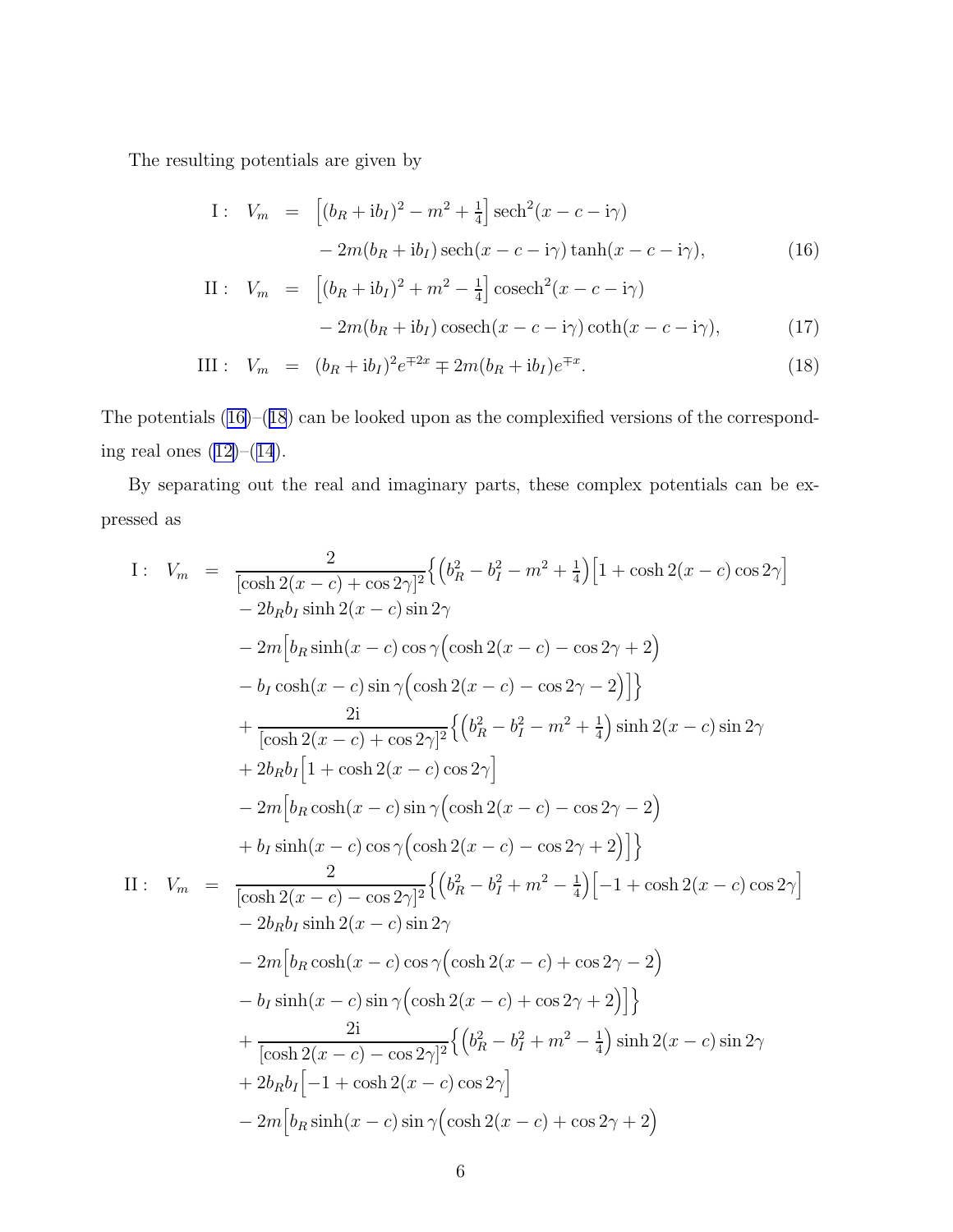<span id="page-6-0"></span>
$$
+ b_I \cosh(x - c) \cos \gamma \left(\cosh 2(x - c) + \cos 2\gamma - 2\right)\right\}
$$
  
III: 
$$
V_m = \left(b_R^2 - b_I^2\right) e^{\mp 2x} \mp 2mb_R e^{\mp x} + ib_I \left(2b_R e^{\mp 2x} \mp 2me^{\mp x}\right).
$$
 (19)

The above categories of potentials are displayed in their most general forms and give aquite complete realization of  $sl(2,\mathbb{C})$  algebra corresponding to the representation ([2\)](#page-2-0). It should be remarked that although  $V_m$  of (II) can be apparently obtained from  $V_m$  of (I) by the transformation  $\gamma \to \gamma \pm \frac{\pi}{2}$  $\frac{\pi}{2}$ ,  $b_R \to \pm b_I$ ,  $b_I \to \mp b_R$ , the range of the parameter  $\gamma$  is not left invariant. So the potentials (I) and (II) are indeed different and quite independent of one another.Note further that the special case  $\gamma = b_I = 0$  reduces the three potentials of ([19](#page-5-0)) totheir real forms ([12\)](#page-4-0)–([14](#page-4-0)), as it should be. On the other hand, the case  $\gamma = b_R = 0$  (that is  $F \in \mathbb{R}, G \in \mathbb{R}$ ) gives

I: 
$$
V_m = \left(-b_I^2 - m^2 + \frac{1}{4}\right) \operatorname{sech}^2(x - c) - 2\mathrm{i}m b_I \operatorname{sech}(x - c) \tanh(x - c),
$$
 (20)

II: 
$$
V_m = \left(-b_I^2 + m^2 - \frac{1}{4}\right) \csch^2(x-c) - 2imb_I \csch(x-c) \coth(x-c),
$$
 (21)

III: 
$$
V_m = -b_I^2 e^{\mp 2x} \mp 2 \text{im} b_I e^{\mp x}
$$
. (22)

Obviously PT symmetry holds for I, but not for the other two.

## 4 Analysis of some special cases

#### 4.1 Complexification of the Scarf II potential

In the literature [\[18](#page-13-0), [19\]](#page-13-0), the real Scarf II potential is usually given in the form

$$
V^{(S)}(x) = [B^2 - A(A+1)] \operatorname{sech}^2 x + B(2A+1) \operatorname{sech} x \tanh x.
$$
 (23)

This potential is well known to be exactly solvable. For  $A > 0$ , the associated eigenfunctions and eigenvalues are

$$
\psi_n(x) = N_n(\text{sech } x)^A \exp[-B \arctan(\sinh x)] P_n^{(-iB-A-\frac{1}{2},iB-A-\frac{1}{2})}(\text{i} \sinh x), \quad (24)
$$

$$
E_n = -(A - n)^2, \qquad n = 0, 1, \dots, n_{\text{max}} < A,
$$
\n(25)

where  $N_n$  is a normalization constant, and  $P_n^{(\alpha,\beta)}$  is a Jacobi polynomial.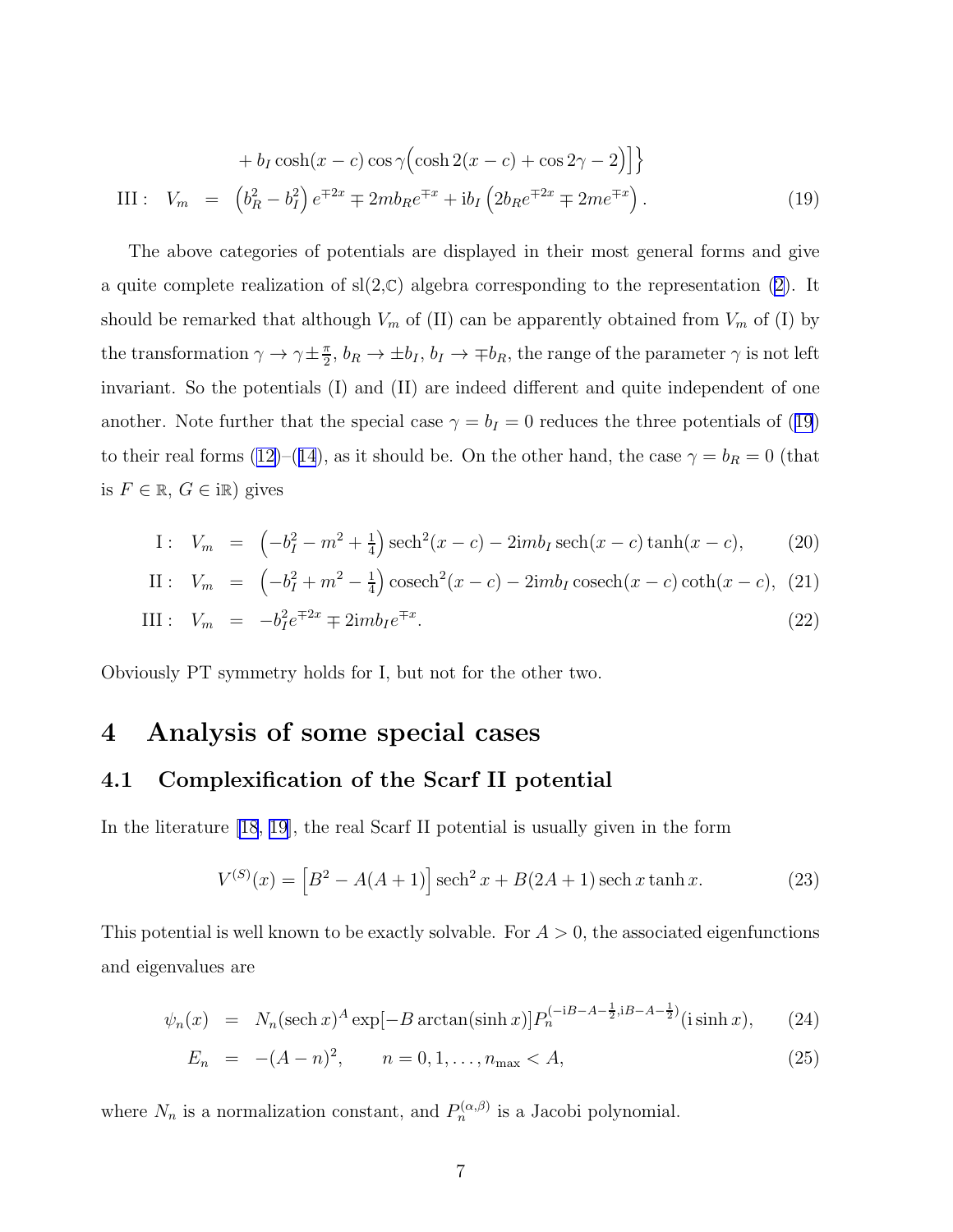<span id="page-7-0"></span>Replacing B by iB leads to the PT-symmetric form of the potential  $(23)$ :

$$
V^{(CS)}(x) = -[B^2 + A(A+1)] \operatorname{sech}^2 x + iB(2A+1) \operatorname{sech} x \tanh x, \tag{26}
$$

where the real and imaginary parts have no singularity on the real axis. Further, they are invariant under the exchange  $A + \frac{1}{2} \leftrightarrow B$ . Without loss of generality, we may assume  $A + \frac{1}{2} > 0$  along with  $B > 0$ , since replacing B by  $-B$  only changes V into V<sup>\*</sup> with both V and  $V^*$  bearing the same real  $E_n$  corresponding to the wavefunctions  $\psi_n(x)$  and  $\psi_n^*(x)$ , respectively.

Comparing(26) with ([20\)](#page-6-0) obtained from the sl(2,C) algebra, we find  $c = 0$  and

$$
b_I^2 + m^2 - \frac{1}{4} = B^2 + A(A+1), \tag{27}
$$

$$
-2mb_I = B(2A+1). \t(28)
$$

While (28) gives  $m = -B(2A + 1)/(2b_I)$ , using it in (27) gives two solutions for  $b_I^2$  as

$$
b_I^2 = B^2, \qquad b_I^2 = \left(A + \frac{1}{2}\right)^2. \tag{29}
$$

If  $b_I^2 = B^2$ , then  $b_I = \epsilon B$  and  $m = -\epsilon \left(A + \frac{1}{2}\right)$  $(\frac{1}{2})$ , where  $\epsilon = \pm 1$ . Since by assumption  $m > 0$  (see discussion in Section 2), we have to choose  $\epsilon = -1$  (to be consistent with  $A + \frac{1}{2} > 0$ ) implying  $b_I = -B$ ,  $m = A + \frac{1}{2}$  $\frac{1}{2}$ . On the other hand, if  $b_I^2 = \left(A + \frac{1}{2}\right)$  $\left(\frac{1}{2}\right)^2$ , then  $b_I = \epsilon \left(A + \frac{1}{2}\right)$  $\left(\frac{1}{2}\right)$  and  $m = -\epsilon B$ , where we have again to choose  $\epsilon = -1$  (to be consistent with  $B > 0$ , so that  $b_I = -\left(A + \frac{1}{2}\right)$  $(\frac{1}{2})$ ,  $m = B$ . We thus get two (noncommuting) sl(2,C) algebras, which can be mapped onto each other by effecting a transformation  $A + \frac{1}{2} \leftrightarrow B$ . Let us denote their generators by  $J_0^{(i)}$  $J_0^{(i)}$ ,  $J_+^{(i)}$ ,  $J_-^{(i)}$ ,  $i = 1, 2$ , where  $i = 1$  (resp. 2) corresponds to  $(m, b) = (A + \frac{1}{2})$  $(\frac{1}{2}, -B)$  [resp.  $(B, -A - \frac{1}{2})$  $\frac{1}{2}$ )].

The eigenfunctions corresponding to (26) can be arrived at by using in turn both algebras. For the algebra labelled by i, the wavefunction corresponding to  $n = 0$  follows from  $J_-^{(i)}\Psi_{kk}^{(i)}=0$ , while those for  $n\neq 0$  are obtained from the latter by employing the property  $J_+^{(i)}\Psi_{km}^{(i)} = \alpha_{km}\Psi_{k,m+1}^{(i)}$ , where  $\alpha_{km}$  are some constants. For conciseness, we do not give the details of our calculations, which will be presented elsewhere. We just state our results, which are

$$
\psi_n^{(m)}(x) = N_n^{(m)}(\text{sech } x)^{m - \frac{1}{2}} \exp[i b_I \arctan(\sinh x)] P_n^{(-b_I - m, b_I - m)}(\text{i} \sinh x),\tag{30}
$$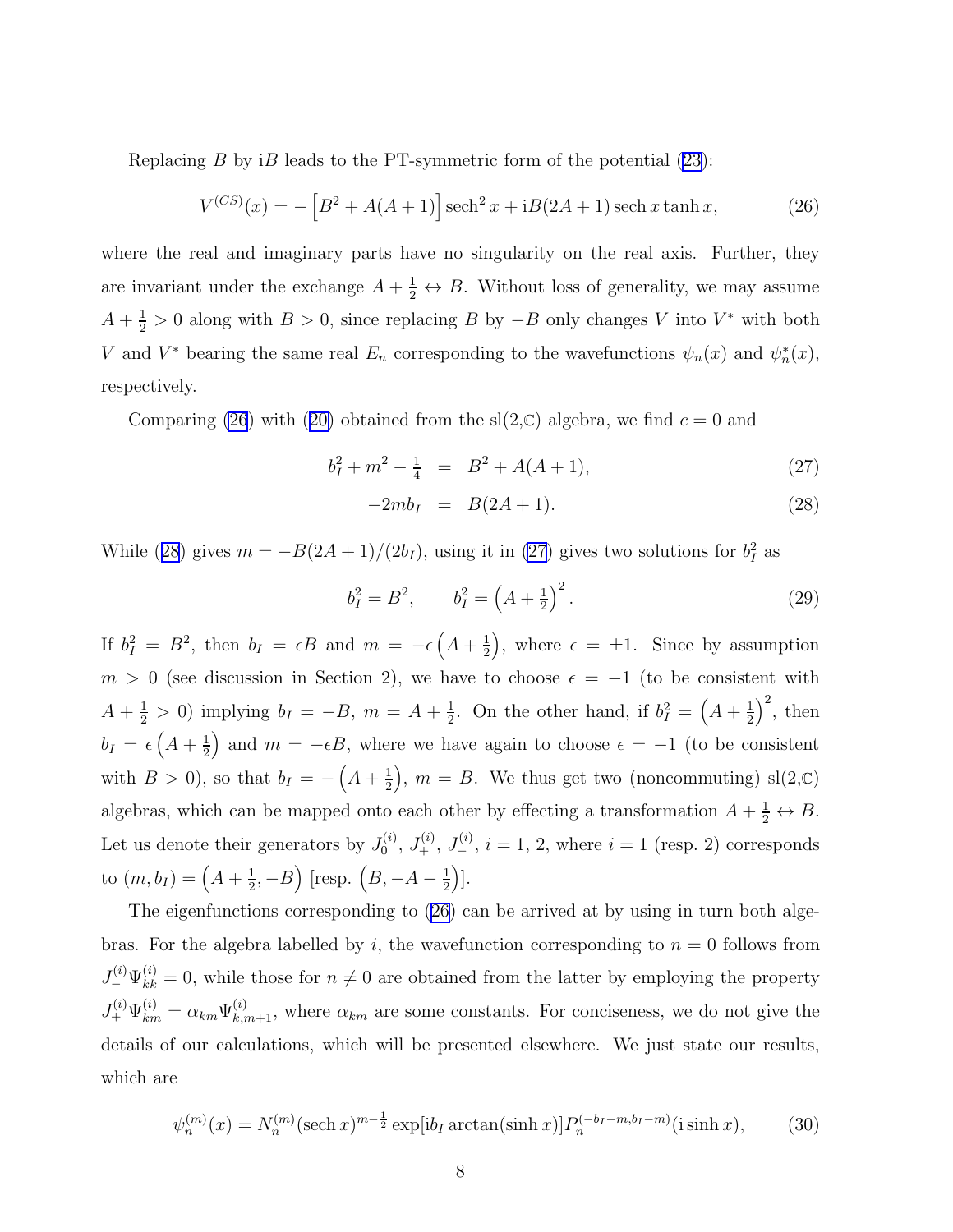where  $(m, b) = (A + \frac{1}{2})$  $(\frac{1}{2}, -B)$  or  $(B, -A - \frac{1}{2})$  $\frac{1}{2}$ . The corresponding eigenvalues are given by([10](#page-3-0)).

The functions([30](#page-7-0)) being normalizable on the real line, we conclude that there is in general a doubling of energy levels when going from the real to the complex Scarf II potential. The latter indeed has two series of levels associated with the two algebras: the first ones,

$$
E_n^{(A+\frac{1}{2})} = -(A-n)^2, \qquad n = 0, 1, \dots, n_{\text{max}}^{(A+\frac{1}{2})} < A,\tag{31}
$$

coincide with the levels [\(25](#page-6-0)) of the real potential, with the corresponding wavefunctions obtained from [\(24\)](#page-6-0) by the substitution  $B \to iB$ , while the second ones,

$$
E_n^{(B)} = -\left(B - n - \frac{1}{2}\right)^2, \qquad n = 0, 1, \dots, n_{\text{max}}^{(B)} < B - \frac{1}{2},\tag{32}
$$

have no counterparts in the real case. Note that only the first set of wavefunctions was mentioned in the brief account of the complexified Scarf II potential made in Ref. [\[10\]](#page-12-0).

Whenever  $|A+\frac{1}{2}-B|$  approaches an integer m, some levels corresponding to (31) and (32) become quasi-degenerate. It can be checked that for  $|A + \frac{1}{2} - B| = m$ , the corresponding wavefunctions([30](#page-7-0)) become proportional, so that we again observe the phenomenon of unavoided level crossings without degeneracy, previously encountered for the PT-symmetric harmonicoscillator [[8\]](#page-12-0).

Itis of interest to consider the special case  $B = 1$ . We obtain from ([26](#page-7-0))

$$
V = -\left[\left(A + \frac{1}{2}\right)^2 + \frac{3}{4}\right] \operatorname{sech}^2 x + 2i\left(A + \frac{1}{2}\right) \operatorname{sech} x \tanh x. \tag{33}
$$

It can be immediately seen that by setting  $A + \frac{1}{2} = -\lambda$ ,  $(\lambda < 0)$ , (33) reduces to the potential  $V^{(1)} - \frac{1}{4}$  $\frac{1}{4}$  of Ref. [\[9](#page-12-0)] for  $\mu = 1$ . The energies (31) obtained from the first sl(2,C) algebra become  $E_n^{(-\lambda)} = -\left(\lambda + n + \frac{1}{2}\right)$  $\left(\frac{1}{2}\right)^2$  and coincide with  $E_n^{(2)} - \frac{1}{4}$  $\frac{1}{4}$  of Eq. (6) in [\[9](#page-12-0)]. The second algebra leads to a single energy level corresponding to (32) for  $B = 1$  and  $n = 0$ , that is  $E_0^{(1)} = -\frac{1}{4}$  $\frac{1}{4}$ , which is consistent with the zero-energy state of [\[9](#page-12-0)].

#### 4.2 Complexification of the generalized Pöschl-Teller potential

The wavefunctions and energy levels of the complexified generalized Pöschl-Teller poten-tial [\(17\)](#page-5-0) with  $b_I = 0$  can be found out in a manner similar to the one of [\(16](#page-5-0)) with  $\gamma = b_R = 0$ .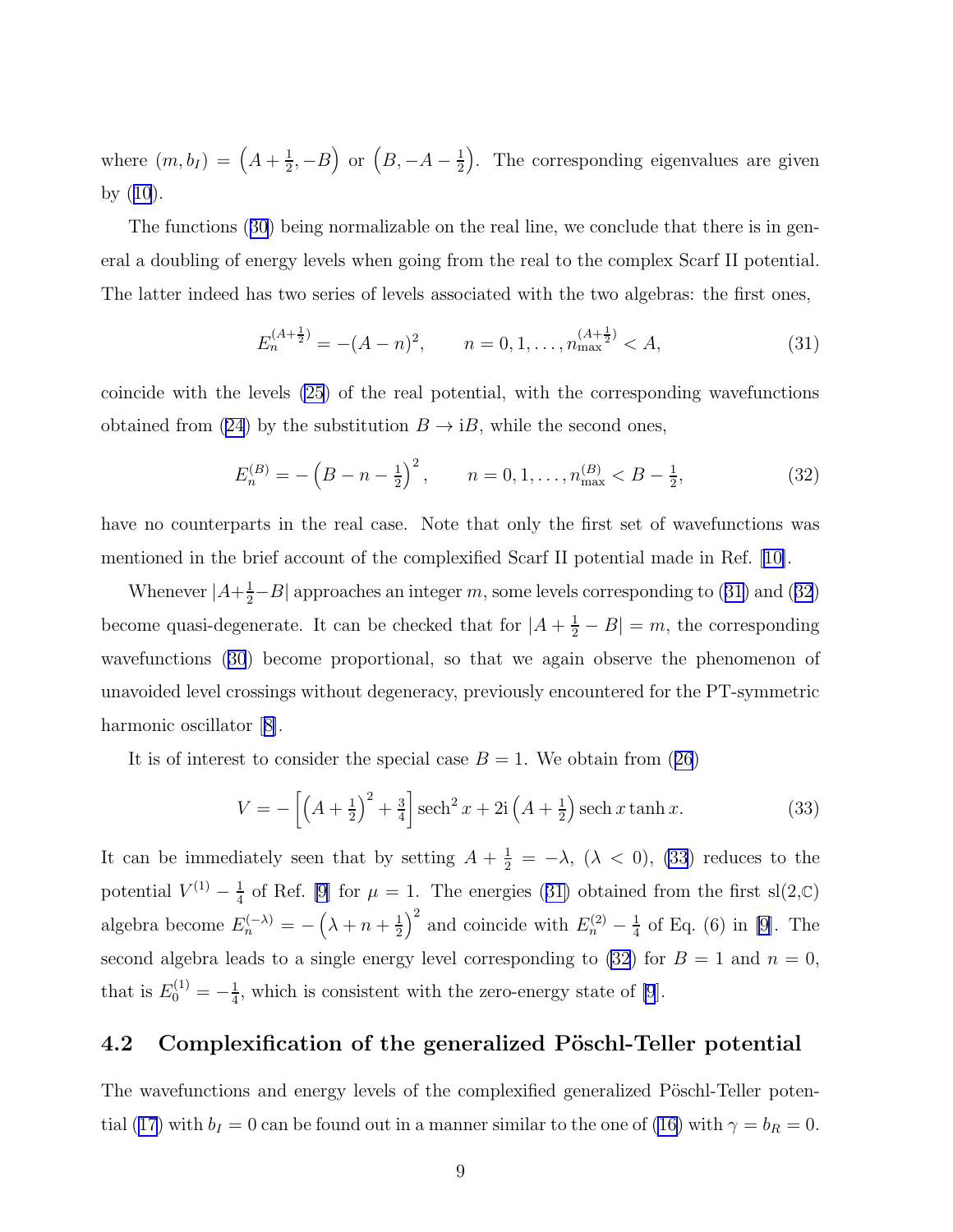<span id="page-9-0"></span>Again we reserve the details of our calculations for a future communication. Let us however mention two interesting aspects of the potential.

Writing it in a form similar to its real counterpart[[18](#page-13-0), [19](#page-13-0)], we obtain

$$
V^{(CGPT)}(x) = [B2 + A(A + 1)] \cosech2(x - i\gamma) - B(2A + 1) \cosech(x - i\gamma) \coth(x - i\gamma). (34)
$$

The real potential, corresponding to  $\gamma = 0$ , being singular must be confined to the semi-axis  $(0, +\infty)$ . The complexified potential (34) gets regularized by the complex shift  $x \to x - i\gamma$ and may be considered on the whole real line. Using now a complex analogue of the point canonical coordinate transformation known to relate the generalized Pöschl-Teller and Pöschl-TellerII potentials  $[18, 19]$  $[18, 19]$  $[18, 19]$ , the potential  $(34)$  can be changed into the complexified Pöschl-Teller II potential

$$
V^{(CPT)}(t) = \frac{(B-A)(B-A-1)}{\sinh^2(t-\mathrm{i}\epsilon)} - \frac{(A+B)(A+B+1)}{\cosh^2(t-\mathrm{i}\epsilon)},
$$
\n(35)

where $t = x/2$  and  $\epsilon = \gamma/2$ . In Ref. [[12\]](#page-12-0), the real spectrum and corresponding wavefunctions of the potential (35) were found by solving the Schrödinger equation. It is remarkable that they can also be derived algebraically by applying the above-mentioned complex point canonical coordinate transformation to the  $sl(2,\mathbb{C})$  results for the potential (34).

On the other hand, some time ago Andrianov et al. [[7\]](#page-12-0) wrote down a transparent complex potential in the form

$$
V^{(1)}(y) = \frac{2\epsilon_R}{\cosh^2[\sqrt{-\epsilon_R}(y+b) + i\rho]},
$$
\n(36)

where  $\epsilon_R$  < 0,  $b \in \mathbb{R}, \ \rho = \pm \frac{1}{2}$  $\frac{1}{2} \arctan \left( 2 \sqrt{-\epsilon_R}/a \right) \neq \frac{\pi}{2}$  $\frac{\pi}{2}(2n+1)$ , and  $a \in \mathbb{R}_0$ .  $V^{(1)}(y)$  is invariant under PT with its imaginary part being P odd. It vanishes at infinity and has a bound state with energy  $\epsilon_R$ . Furthermore it can be obtained from the real transparent potential sech<sup>2</sup> x by a complex shift of the coordinate x.

The potential (36) compares well with (34) with  $B = A + 1$  (and  $x \to x - c$ ):

$$
V^{(CGPT)}(x) = -\frac{1}{2}(A+1)(2A+1)\operatorname{sech}^2\frac{1}{2}(x-c-i\gamma).
$$
 (37)

Indeed under a change of variable  $y = x/(2\sqrt{-\epsilon_R})$ , the Hamiltonian corresponding to (36) reads

$$
H = -4\epsilon_R \left[ -\frac{d^2}{dx^2} - \frac{1}{2} \operatorname{sech}^2 \frac{1}{2} (x - c - i\gamma) \right],
$$
 (38)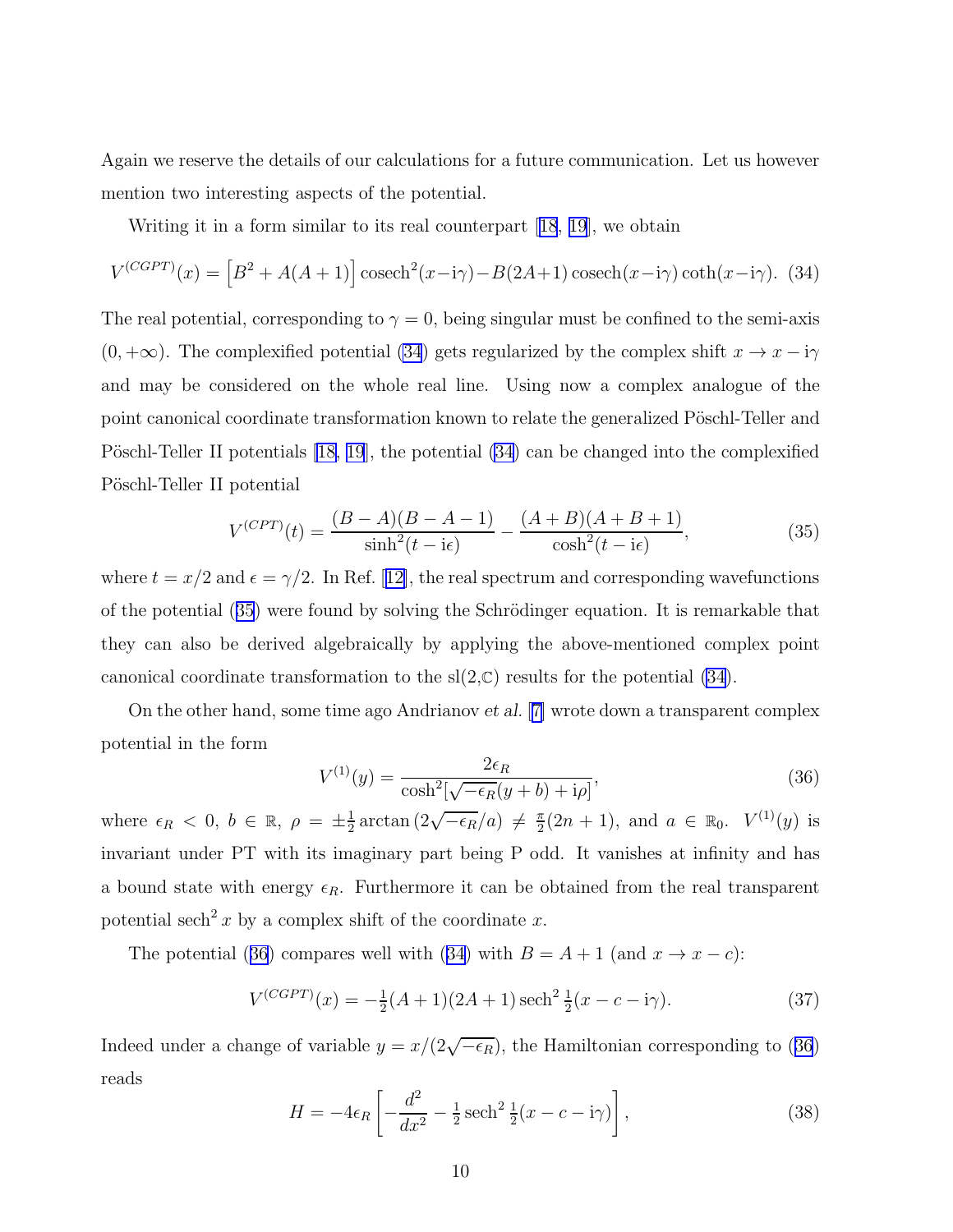where we have put  $c = -2\sqrt{-\epsilon_R} b$  and  $\gamma = -2\rho$ . Apart from a multiplicative constant, the above Hamiltonian is a particular case of

$$
H^{(CGPT)} = -\frac{d^2}{dx^2} - \frac{1}{2}(A+1)(2A+1)\operatorname{sech}^2\frac{1}{2}(x-c-i\gamma)
$$
 (39)

[obtainedfrom ([37](#page-9-0))] for  $A = 0$ . From the algebraic results for the general potential [\(34](#page-9-0)), it follows that the Hamiltonian (39) with  $A = 0$  has a single bound state with energy  $-\frac{1}{4}$  $\frac{1}{4}$ , thus giving a single bound state with energy  $\epsilon_R$  for the Hamiltonian [\(38\)](#page-9-0), as it should be.

#### 4.3 Complexification of the Morse potential

As a last example, we consider the complexified Morse potential

$$
V^{(CM)}(x) = (B_R + iB_I)^2 e^{-2x} - (B_R + iB_I)(2A + 1)e^{-x},
$$
\n(40)

correspondingto the potential ([18](#page-5-0)) and giving back the real one [\[18, 19\]](#page-13-0) for  $B_I = 0$ . It is straightforward to show that for A and  $B_R$  positive, the potential (40) has the same real eigenvalues as its real counterpart (but of course different wavefunctions). This provides a very simple example of non-PT-symmetric complex potential with real eigenvalues. Other examples of such potentials are already known (see e.g. [\[6](#page-12-0)]).

# 5 Conclusion

In this letter, we showed that the powerful group theoretical formalism of potential algebras can be extended to non-Hermitian Hamiltonians by a simple complexification of the real algebras considered for Hermitian Hamiltonians. This provides us with a simple method of constructing both PT-symmetric and non-PT-symmetric Hamiltonians with real eigenvalues. We considered here the case of the sl $(2,\mathbb{C})$  (or  $A_1$ ) potential algebra, corresponding to the complexification of  $\text{so}(2,1)$ .

Our construction method of new non-Hermitian Hamiltonians with real eigenvalues may be extended in two ways. First, instead of complexifying  $\mathfrak{so}(2,1)$ , we may try to complexify the larger algebra so(2,2)  $\simeq$  so(2,1)  $\oplus$  so(2,1), which is a potential algebra for the whole class of real Natanzon potentials [\[2, 14\]](#page-12-0). Second, to all the potentials constructed by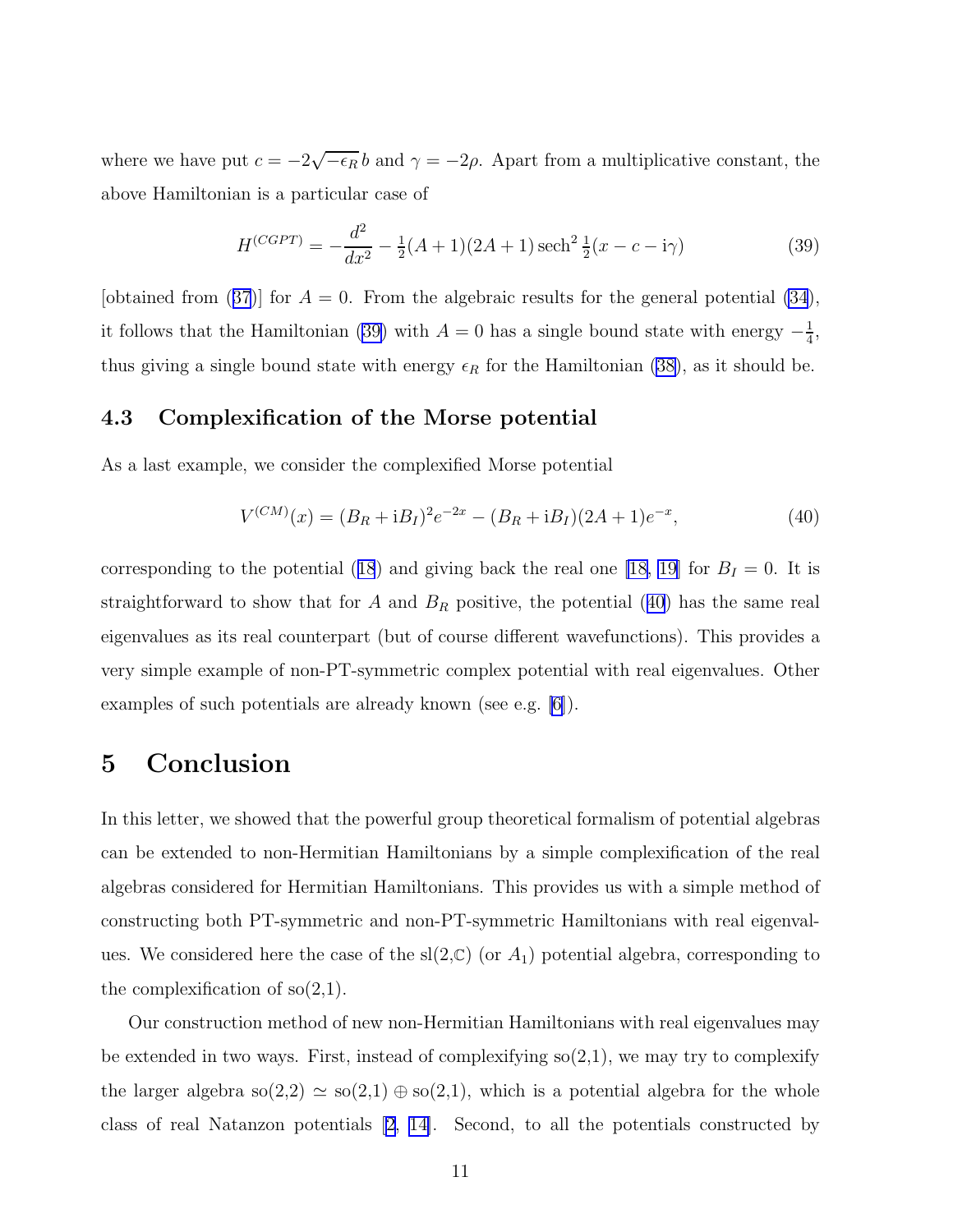using either  $sl(2,\mathbb{C})$  or some generalization thereof, we may apply complex analogues of the transformations used to inter-relate real exactly solvable potentials [\[18, 19\]](#page-13-0), as we did in Section 4.2. It should be clear that both of these extensions will give rise to a whole menagerie of new Hamiltonians with real eigenvalues.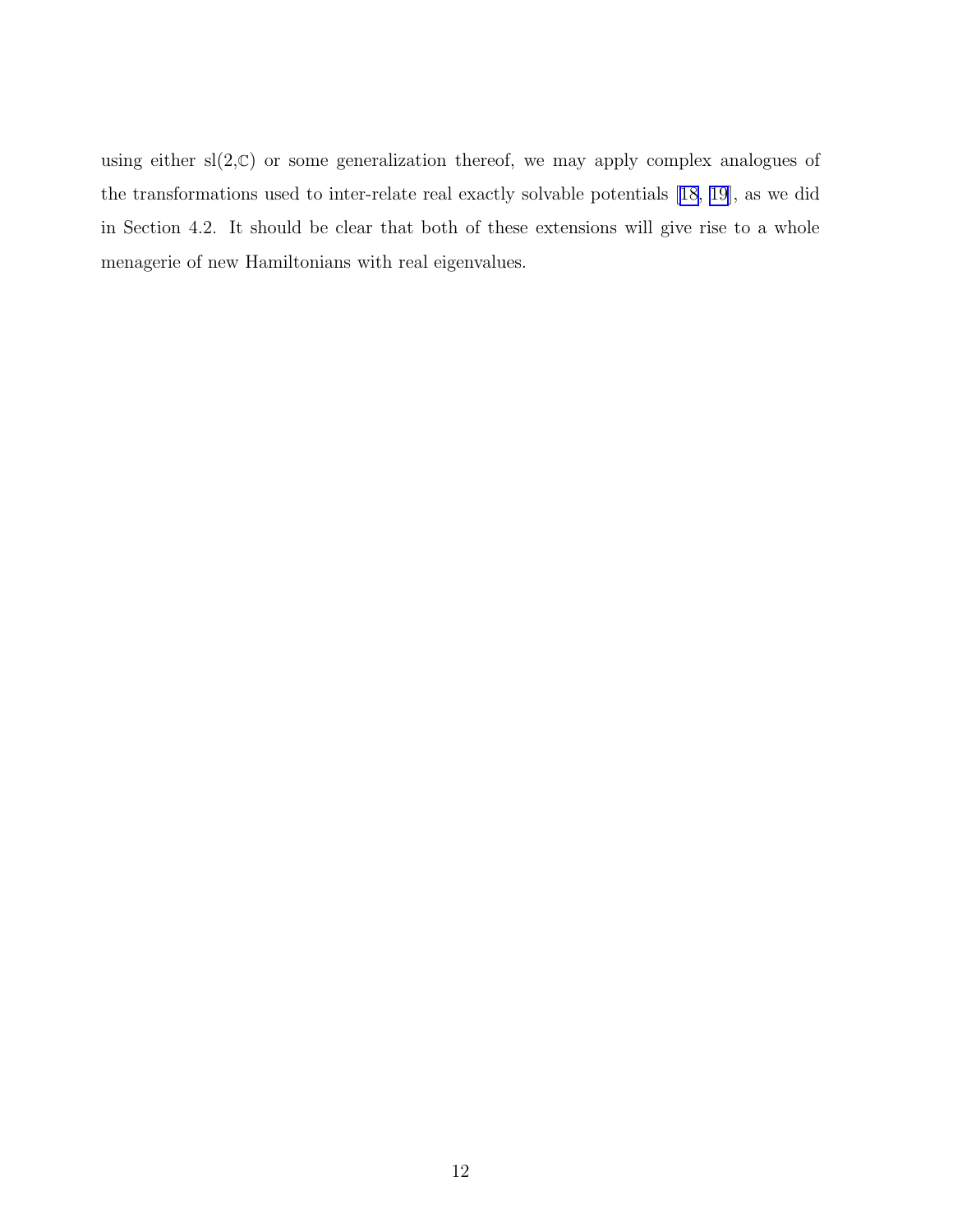## <span id="page-12-0"></span>References

- [1] L.M. Ballentine, Quantum Mechanics A Modern Development (World Scientific, Singapore, 1998).
- [2] Y. Alhassid, F. Gürsey, F. Iachello, Ann. Phys. (N.Y.) 148 (1983) 346; 167 (1986) 181; J. Wu, Y. Alhassid, F. G¨ursey, Ann. Phys. (N.Y.) 196 (1989) 163.
- [3] A. Bohm, Y. Ne'eman, A.O. Barut, Dynamical Groups and Spectrum Generating Algebras (World Scientific, Singapore, 1988).
- [4] C.M. Bender, S. Boettcher, Phys. Rev. Lett. 80 (1998) 5243.
- [5] C.M. Bender, S. Boettcher, J. Phys. A 31 (1998) L273.
- [6] F. Cannata, G. Junker, J. Trost, Phys. Lett. A 246 (1998) 219.
- [7] A.A. Andrianov, M.V. Ioffe, F. Cannata, J.-P. Dedonder, Int. J. Mod. Phys. A 14 (1999) 2675.
- [8] M. Znojil, Phys. Lett. A 259 (1999) 220.
- [9] B. Bagchi, R. Roychoudhury, J. Phys. A 33 (2000) L1.
- [10] M. Znojil, J. Phys. A 33 (2000) L61.
- [11] B. Bagchi, F. Cannata, C. Quesne, Phys. Lett. A 269 (2000) 79.
- [12] M. Znojil, New set of exactly solvable complex potentials giving the real energies, preprint [quant-ph/9912079](http://arxiv.org/abs/quant-ph/9912079).
- [13] H. Feshbach, C.E. Porter, V.F. Weisskopf, Phys. Rev. 96 (1954) 448.
- [14] J. Wu, Y. Alhassid, J. Math. Phys. 31 (1990) 557.
- [15] M.J. Englefield, C. Quesne, J. Phys. A 24 (1991) 3557.
- [16] A.O. Barut, C. Fronsdal, Proc. Roy. Soc. (London) A 287 (1965) 532.